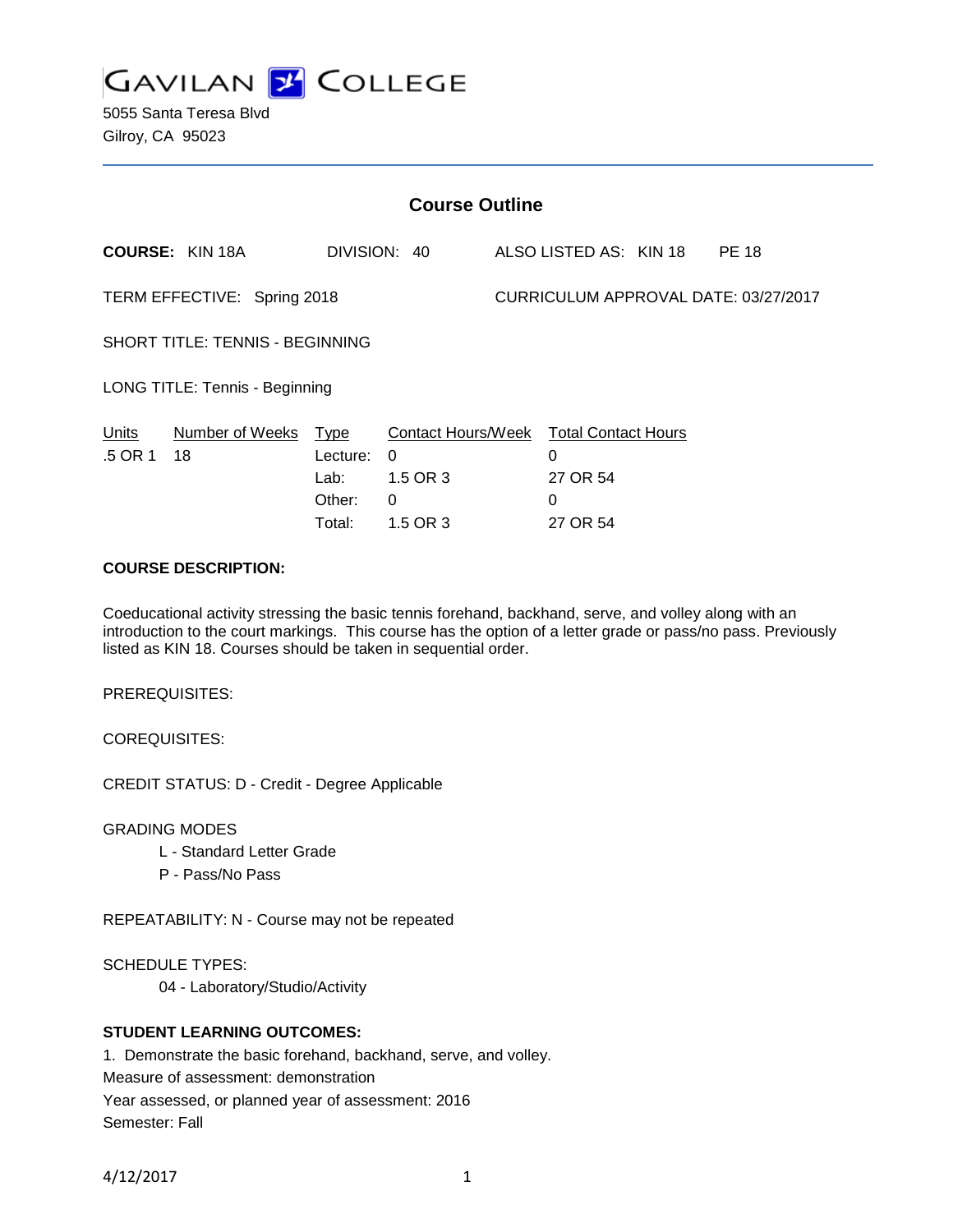2. Recognize and value this physical activity which can be performed throughout life.

Measure of assessment: discussion

Year assessed, or planned year of assessment: 2016 Semester: Fall

# **CONTENT, STUDENT PERFORMANCE OBJECTIVES, OUT-OF-CLASS ASSIGNMENTS**

Curriculum Approval Date: 03/27/2017

4.5 - 9 Hours:

Content: Orientation and class organization will be presented. Discussion on selection and care of equipment. Introduction of the parts of the racket and their application to proper stroke development. The basic forehand stroke - grip, stance, swing and footwork - will be demonstrated and practiced.

Student Performance Objectives: Name the parts of the racket and explain their application to basic stroke production. Demonstrate the basic forehand stroke, including the grip, stance, swing and footwork.

#### 4.5 - 9 Hours:

Content: Review the parts of the racket and their application to proper stroke development. Review and practice the basic forehand. Introduce and practice the stroke technique for the basic backhand - grip, stance, swing and footwork.

Discuss the pros/cons between utilizing the one-handed and two-handed backhand. Utilize a variety of drills, such as shadow drills and practice partners to work on stroke development.

Student Performance Objectives: Demonstrate the basic backhand stroke technique, including the proper grip, stance, swing and footwork. Explain the benefits/drawbacks to using the one-handed or two-handed backhand. Apply the knowledge of the parts of the racket to perform basic forehand and backhand strokes.

#### 4.5 - 9 Hours:

Content: Presentation on the court markings. Introduce the ready position and incorporate this position during forehand and backhand stroke practice. Utilize a variety of activities, including rally games, to practice the basic forehand and basic backhand strokes.

Student Performance Objectives: Identify the court markings. Explain the rules utilized in rally games. Demonstrate the basic forehand and basic backhand strokes from the ready position.

4.5 - 9 Hours:

Content: Review and continue to practice, from the ready position, the basic forehand and backhand strokes. Introduce and practice the basic serve, including the toss, grip, stance and swing . Utilize drills such as serving at targets to practice stroke development. Incorporate the practice of the basic serve with the forehand and backhand strokes. Incorporate the use of court markings terminology in class activities.

Student Performance Objectives: Demonstrate the basic service technique and discuss the sequence of the serve, including the importance of the ball toss. Explain the reasons why the ready position is an important position to start stroke production from.

7.5 - 15 Hours:

Content: Continue to practice the basic serve and ground strokes in a variety of rally game activities. Introduce and practice the volley - technique, footwork and positioning. Incorporate the use of the basic volley in modified rally game activities. Discussion on the benefits of physical activity and why tennis is called a sport of a lifetime.

Student Performance Objectives: Demonstrate the basic volley technique. Demonstrate the basic serve, forehand and backhand in rally game situations. Discuss the benefits of physical activity. 2 Hours:

# **METHODS OF INSTRUCTION:**

Demonstration, small groups, discussion, mini-lecture, peer teaching/learning, video analysis.

# **METHODS OF EVALUATION:**

Writing assignments Percent of total grade: 0.00 %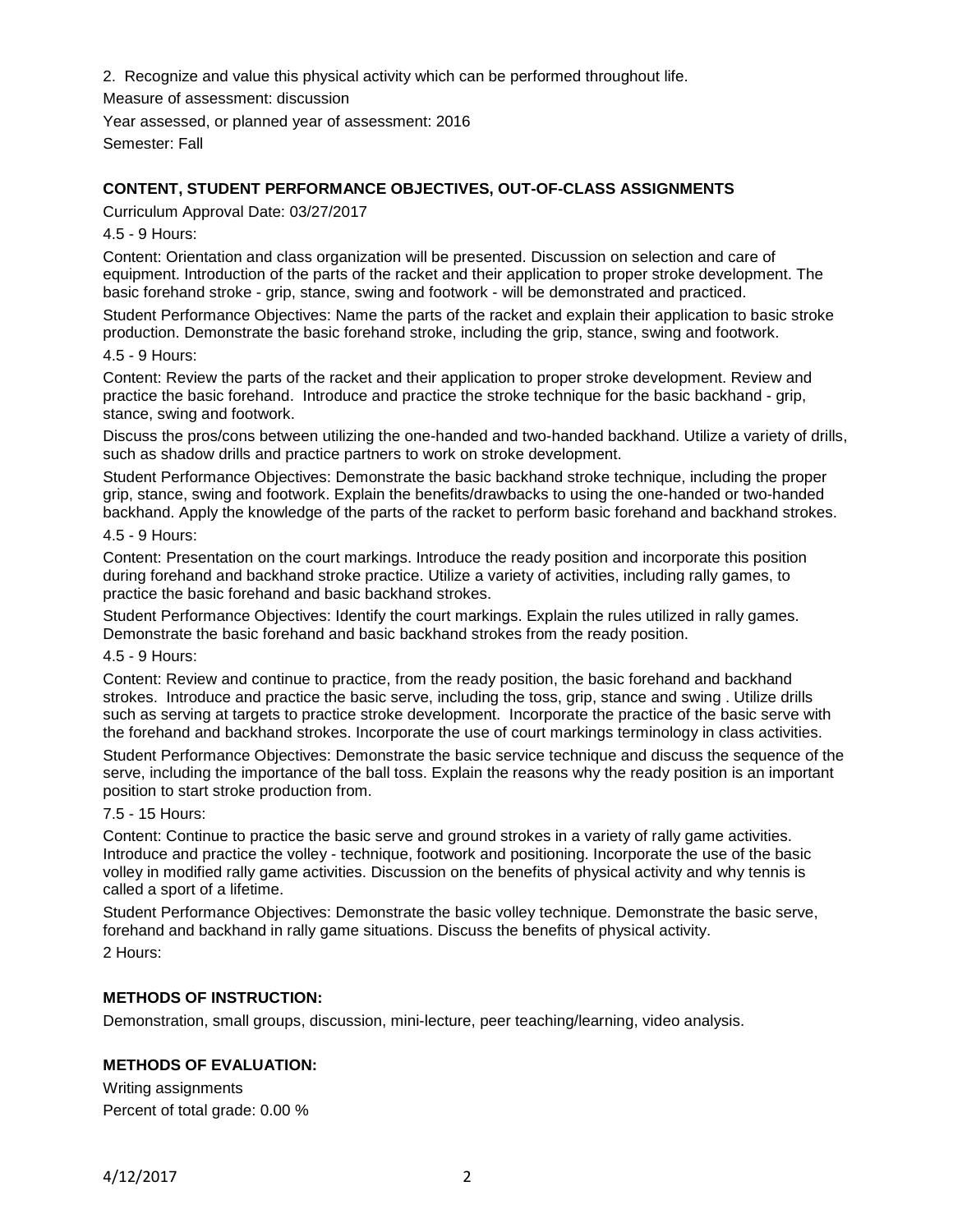This is a degree-applicable course, but substantial writing assignments are NOT appropriate, because the course primarily: Involves skill demonstrations or problem solving Skill demonstrations Percent of total grade: 40.00 % 40% - 60% Demonstration Objective examinations Percent of total grade: 20.00 % 10% - 30% Multiple Choice; True/False; Matching Items; Completion; Other: Short Answer Other methods of evaluation Percent of total grade: 40.00 % 40% - 60% Requires student participation.

# **OUT OF CLASS ASSIGNMENTS:**

Required Outside Hours: Assignment Description: As this is a lab course no out of class assignments are required.

# **REPRESENTATIVE TEXTBOOKS:**

No textbook required. Handouts will be provided as needed.

# **ARTICULATION and CERTIFICATE INFORMATION**

Associate Degree: GAV E1, effective 201570 CSU GE: CSU E, effective 201570 CSU E1, effective 201370 IGETC: CSU TRANSFER: Transferable CSU, effective 201570 UC TRANSFER: Transferable UC, effective 201570

#### **SUPPLEMENTAL DATA:**

Basic Skills: N Classification: Y Noncredit Category: Y Cooperative Education: Program Status: 1 Program Applicable Special Class Status: N CAN: CAN Sequence: CSU Crosswalk Course Department: KIN CSU Crosswalk Course Number: 18A Prior to College Level: Y Non Credit Enhanced Funding: N Funding Agency Code: Y In-Service: N Occupational Course: E

4/12/2017 3